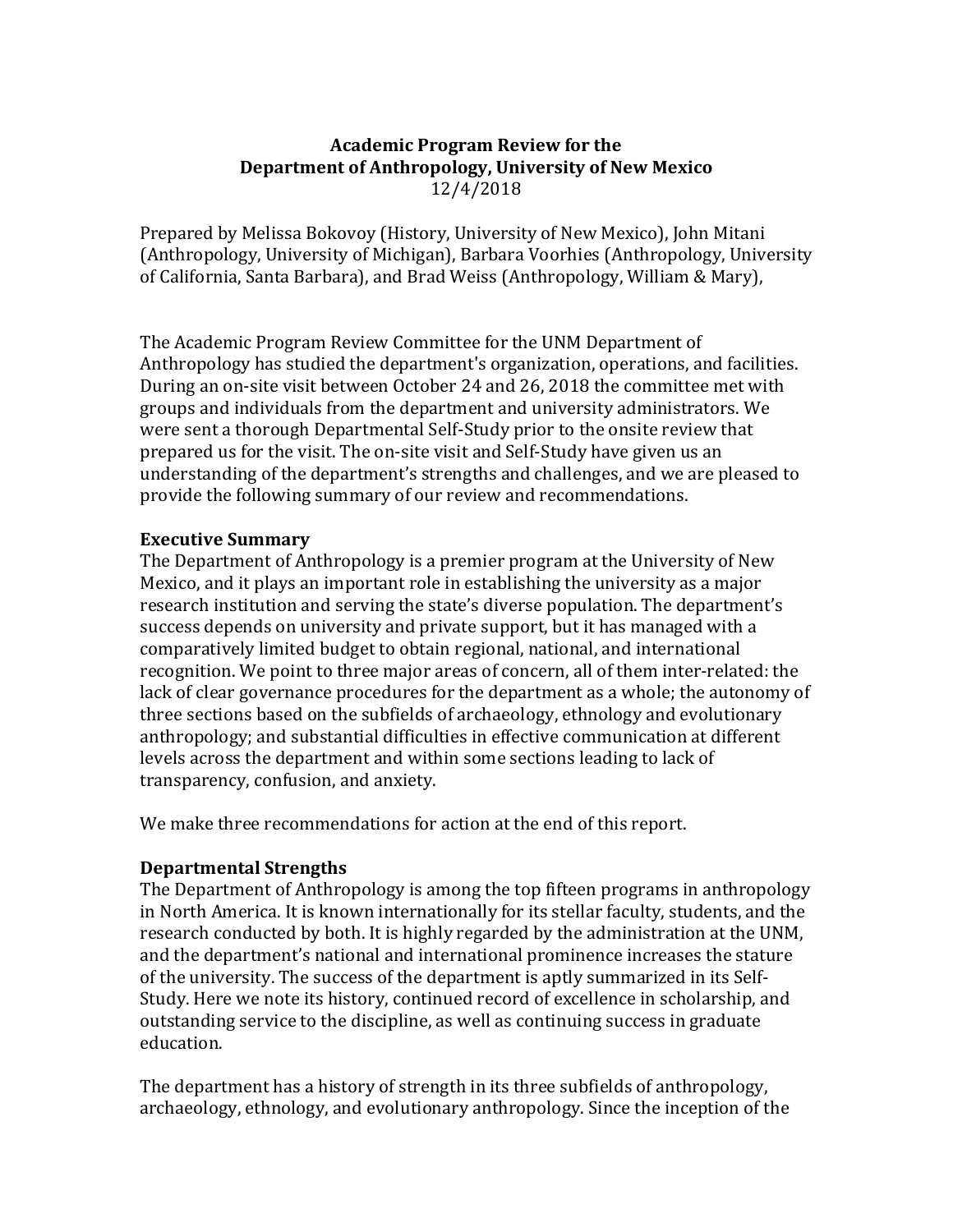department in 1928, faculty and students have played a central role in the study of the American Southwest. Their work has shown how Southwestern cultures and histories have created the exceptional diversity that is New Mexico. The archaeology subfield, in particular, has made a commitment to the public place and public service of anthropology within the state. UNM archaeologists have a long-tradition of excellence in the study of Southwestern archaeology and have made a significant impact through their public archaeology program. The department's Masters in Public Archaeology is making important contributions to the academy and to the public and provides a model for the kind of engaged, community-based scholarship that is sure to be a critical part of anthropology for years to come. The Ortiz Center's recent restoration and curation of the Smith Family totem pole in collaboration with First Nations' leaders from British Columbia, along with its broader intellectual mission, is an exemplary example of this kind of engagement. A proposed initiative for the creation of a Chaco Canyon interdisciplinary research hub would build on the expertise of UNM archaeologists and graduate students and long-standing field schools. Support for such a hub from the UNM administration would solidify the UNM anthropology department as a center of excellence in Southwest archaeology for years to come. UNM ethnologists have produced distinguished work in collaboration with indigenous communities across the Americas that complement the department's focus on the Southwest. An internationally recognized program in evolutionary anthropology has emerged as a cutting-edge leader in evolutionary approaches to the study of human and primate biology, behavior, and evolution. Especially promising is the impending move of an extremely productive group of evolutionary anthropology faculty and students to the new state-of-the-art Physics & Astronomy and Interdisciplinary Studies Building. The creation of this facility will strengthen the ability of UNM evolutionary anthropologists to conduct collaborative, interdisciplinary research that will undoubtedly advance our understanding of the human condition.

The Department has made substantial progress in responding to the 2009 External Review recommendations. Specifically, the graduate program has been streamlined by reducing the number of doctoral students admitted each year. In addition, considerable upgrades have been made to facilities utilized by faculty and students. These changes have led to improvements in the ability of UNM anthropologists to conduct their research and teaching. Although work remains to be done in these two areas, especially in a time of declining resources, faculty members continue to carry out innovative anthropological research. They publish papers in high-profile, highimpact peer-reviewed journals and produce books that are widely read. UNM faculty support their research with extramural funds obtained from highly competitive public and private sources.

Since the last APR 10 years ago, the department has made changes to the graduate program and funding with an eye towards the successful graduation and employment of graduate students. These changes have had a positive impact. The graduate program is large and dynamic. When we met with the graduate students we found them to be enthusiastic and dedicated. They especially appreciated the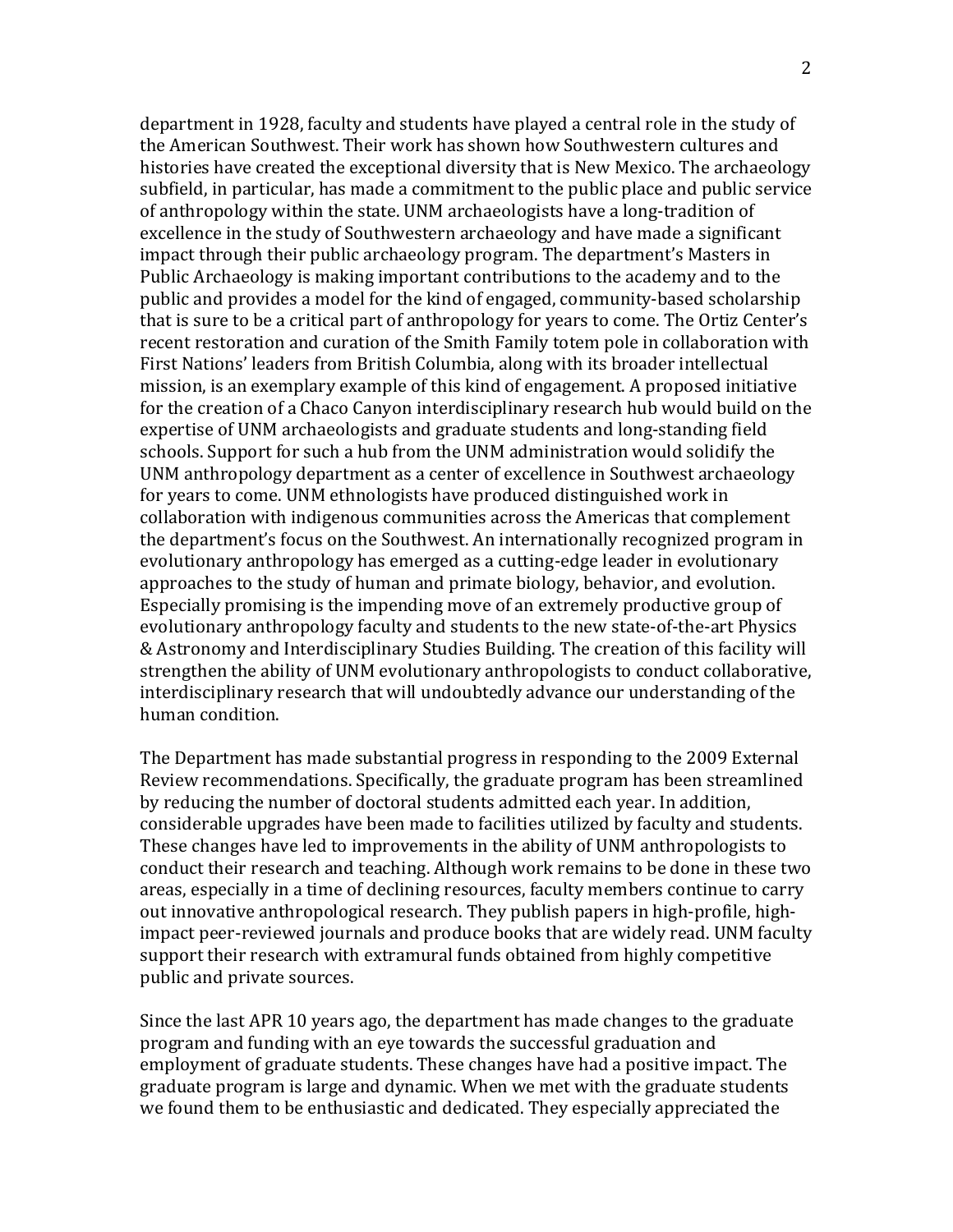ethos of collaboration that they have found at the UNM, especially within specific laboratory groups. The department continues to graduate students who are successful in finding employment, which reflects well on the effectiveness of the department's graduate program.

We found that the department demonstrates a substantial commitment to teaching and training graduate students. This extends to undergraduates as well, a fact that is quite commendable for such a research-active faculty. While enrollments in anthropology undergraduate classes rose steadily between 2009 and 2013, they have declined since then. This decline is clearly a concern, and the department has made preliminary efforts to identify the cause and to develop strategies to address the issue.

Overall, most of the Department's facilities (in particular, the Hibben Center, Maxwell Museum, anthropology building and its offices) are excellent, as good as or better than most comparable departments across the country. Jennifer George, the Department Administrator, gave us a thorough tour of the facilities, and we were impressed, not only with the array of spaces available for research and teaching, but with Ms. George's command of the Department's activities, and her anticipation of its future needs. While some of the labs are quite substantial, we note that many archaeologists expressed the need for a dedicated teaching lab for archaeology.

### **Departmental Challenges**

It is remarkable how successful the department has been in satisfying its research and teaching missions, and, indeed, in serving as national leaders in the field given the seriousness of the challenges that it faces. It will be no surprise to hear that the charges of sexual harassment and gender discrimination in AY 2015-2016 that led to the dismissal of a member of the ethnology faculty have had profound effects, not only on ethnology, but on the department as a whole. While the remaining ethnologists have made efforts to forge a path forward, the repercussions of this traumatic set of events are clearly ongoing, and have had deleterious effects on the department at many levels. At the same time, these events and their consequent effects strike us, in many ways, less as the cause of the lingering resentments and anxiety we observed, than themselves the outcome of some very long-standing problems with the governance structure of the department as a whole. The history of governance challenges is well known to members of the department and the administration at UNM, and there is no need to review them here. In our view these challenges are primarily the result of the lack of an effective overarching governance structure for the department as a whole. The lack of clear mechanisms and procedures make it difficult for faculty members to determine why matters such as merit raises, resource allocation, promotion criteria, curricular changes, and mentoring assignments are handled in certain ways. We were told in a meeting with departmental officers that procedures crafted by committees that include faculty at all ranks led to retaliation in the past and might do so in the future.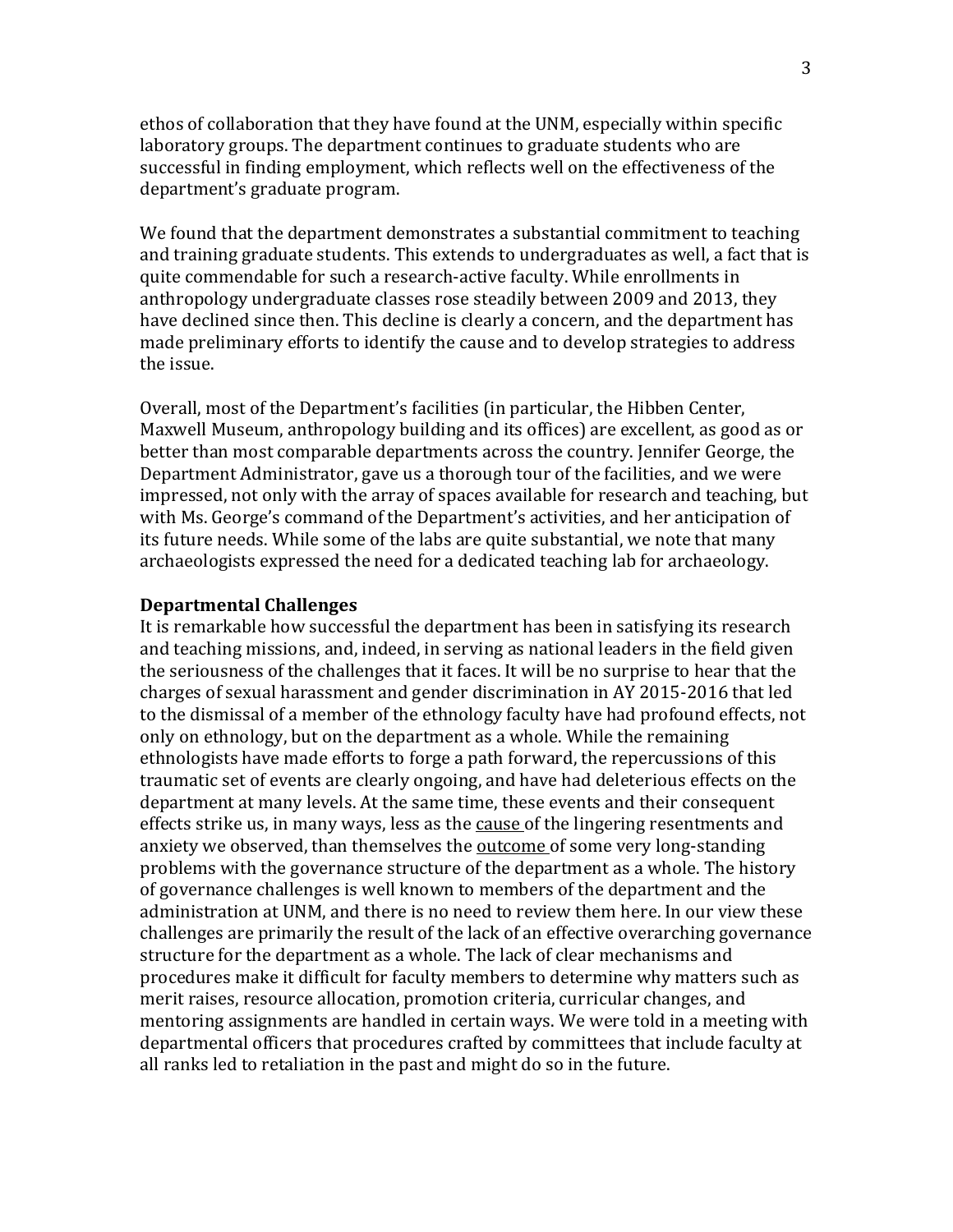The 2009 Program Review held that, "[t]he subfields and their individual members have been allowed to develop largely independently and the result is that the Department is uneven in its strengths and not well integrated towards its goals." While it is normal and expected for departments of anthropology to have highly diverse and specialized intellectual agendas, and to allow a good deal of autonomy to subfield specialists in matters of research, and even curriculum development, when there are no effective institutionalized practices for communicating and collaborating across these subfields it can lead, not only to the uneven development across the department, but also to fractious relationships and the inability to work effectively even within specific subfields. It is abundantly clear that this has been the case in the department, as tensions within ethnology and archaeology have been extremely difficult to navigate, and have produced dysfunctional governance.

The consequences of these governance challenges are especially problematic at three levels. First, mentoring faculty is fraught. We heard from Associate Professors, who have been promoted, that the process of probationary review is opaque, and that they had received different information and advice from different sources within the department (and perhaps across the university). Associate Professors similarly described a lack of clarity with the procedures and expectations for promotion to Professor, a situation that has clearly led to a swelling in the ranks of Associates, some of whom are qualified for promotion. These kinds of mentoring questions can only be addressed when a department is integrated and unified in its understanding of procedures and practices and when clear mentoring documents are in place.

Second, is the issue of advising graduate students, which is closely related to the question of mentoring faculty. Despite the general success of the UNM anthropology graduate program, our meeting with a large group of graduate students from all three subfields and the alumni survey in the Self-Study highlight some areas of concern. From our site visit and the Self-Study, we learned that some students did not feel they were receiving consistent advice about the expectations for getting through the program. Some of them said they relied solely on their advisers for guidance, and – in fact – felt constrained from seeking advice from others (including other students) on these matters. It was clear that students in each of the subfields were getting quite different advice—some expressed surprise when they heard fellow students describe the advice they had been given and the steps they had taken to advance to PhD candidacy. The alumni survey suggested that the department did not prepare its graduates for careers beyond the academy. This indicates that the department has an opportunity to rethink how they provide professionalization training in pedagogy, collaboration with colleagues, and communicating to broader audiences beyond the academy. Our discussion with graduate students also reinforced this call for professionalization. Tracking the careers of students as well as listening to their concerns is necessary to evaluate the effectiveness of any graduate program. While the data from the alumni survey suggest that UNM anthropology students go on to successful careers, many  $(40\%)$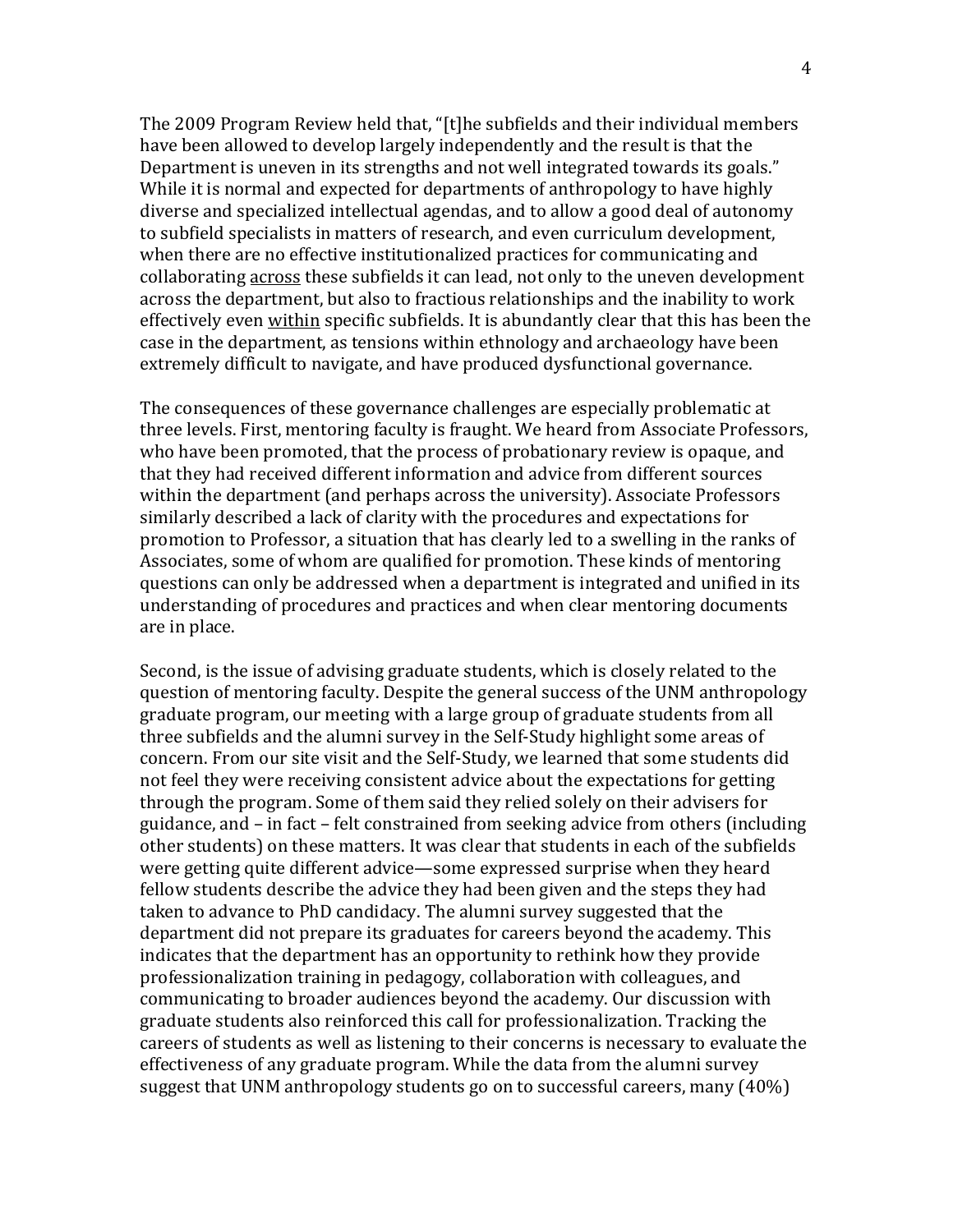failed to respond. The department should prioritize collecting data on the career outcomes of PhD and MA students every year to capture these missing voices.

Third, the challenges of departmental integration and communication are revealed in substantial problems of transparency. Many faculty members expressed dismay at their inability to be fully informed about matters such as budgeting, merit review, and even hiring policies. This lack of transparency is especially a concern because it generates, not only confusion, but also genuine anxiety about one's standing in the Department. A few faculty members indicated that they felt constrained from participating in certain discussions because they feared retaliation from their colleagues. It was especially disturbing to hear that students felt they could not share information about their research or interests with their peers because they worried that their faculty advisers would exclude them from resources and opportunities available to other students. What this suggests is that the lack of transparency in overall communication has created a climate in which it is possible for individual faculty members to act without clear accountability to the department as a whole. This kind of autonomy is detrimental to an atmosphere of any truly collaborative efforts, which an academic department must have.

In addition to these three challenges that follow from the weak integration of the department as a whole, we identify three additional issues that need to be addressed. First, declining undergraduate enrollments present an excellent opportunity for the department to rethink its curriculum. A department-wide Curriculum Committee has been established to begin this process, and we hope this effort will continue with the input of all faculty members. As is the case with other matters outlined above, clear procedural mechanisms need to be established to effect changes recommended by the newly formed Curriculum Committee.

Second, we gained a perception that the climate in the department is problematic. We heard confidential accounts indicating that practices of gender discrimination  $$ though not sexual harassment – are pressing concerns. Further, it was our own observation (and it is telling that no member of the department raised the point with us) that the department has not been successful in its efforts to diversify. In a state like New Mexico with a majority minority population and constituency, and especially in a discipline like anthropology that is committed to engaging with human variation in all respects, it is surprising to find a department as homogenous as UNM's. We recommend that the department make a concerted effort in its hiring policies to find scholars from underrepresented groups whose contributions can enrich its offerings.

These are the pressing concerns that relate to the governance structure and overall climate of the department. More immediately, the department and administration face a third major issue regarding leadership. Professor Field has identified the importance of codifying practices and procedures that have heretofore been "oral traditions" and legacy practices in the department. We share his concern and applaud his efforts to remedy this situation. But it remains the fact that important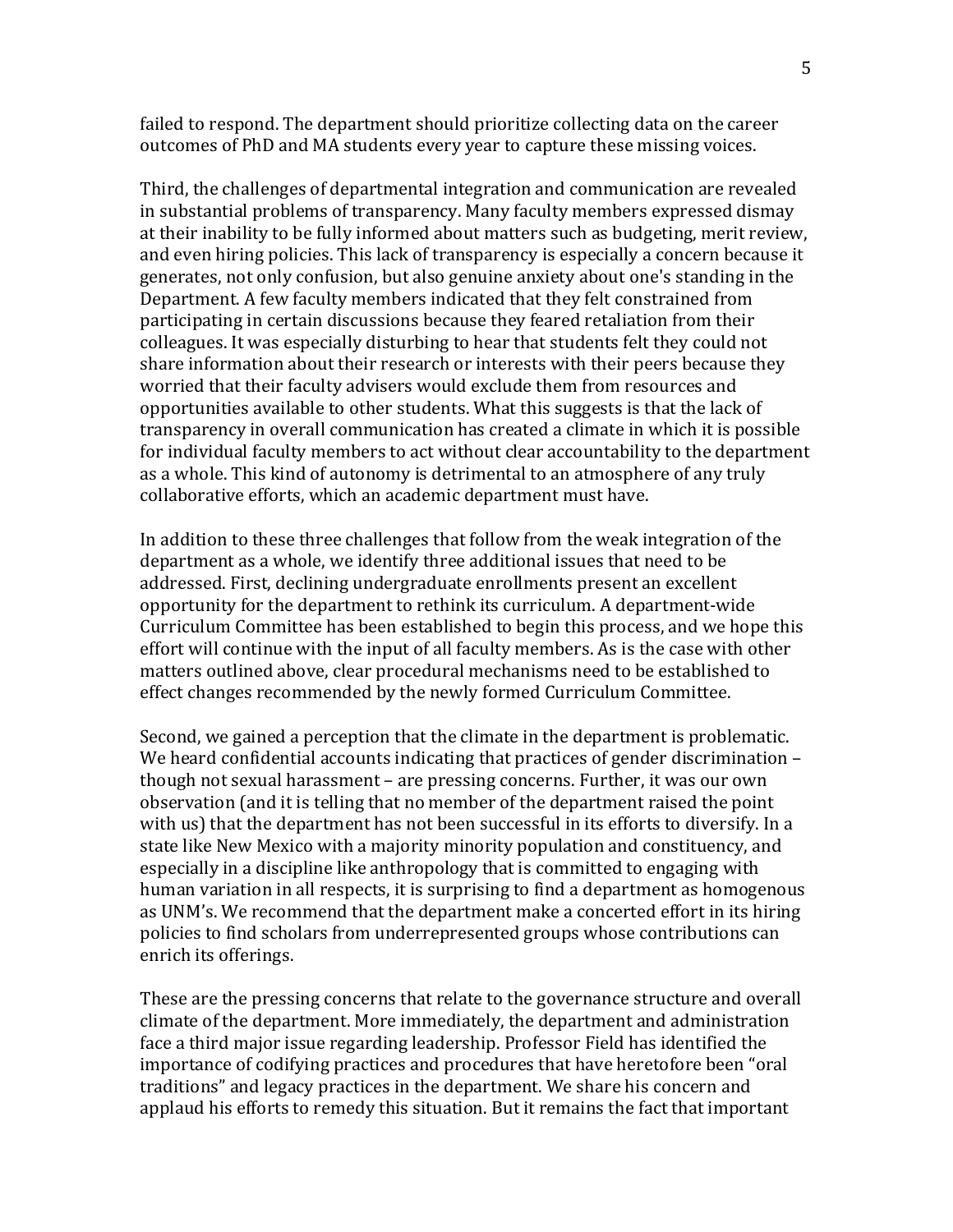procedures relating to hiring, advising, mentoring, and funding need to be codified, and this is a tall order. Professor Field's term as Chair ends at the end of this academic vear, and many department members expressed concern about his successor and the lack of departmental procedures for appointing his replacement. The department and administration therefore find themselves facing a conundrum. How can they select a Chair who is likely to be successful given the absence of clear processes and procedures? Alternatively, should they focus on developing the necessary procedures that will assure the success of future leadership and overall governance in the Department given the very limited timeframe? Here we feel that mediation is necessary and recommend that the department and administration develop a facilitated process that would simultaneously identify a clear way to select the next Chair and develop robust procedures for other aspects of departmental governance that are designed to cut across subfields and professorial ranks. It is apparent to us that not just integration across the department, but communication within and among the subfields is currently too fraught for this process to be successful in the absence of mediation, or some other method requiring and promoting such vital discussion. One possibility would be to appoint an interim chair from outside the department. The key would be to find some one who is process- and procedural-oriented and who can assist the department in creating mechanisms that promote transparency, equity, cross-subfield integration, and collegiality. 

Fortunately, there is evidence that departmental integration can be attained if the steps we recommend are taken. As already noted, the department has formed a Curriculum Committee to address the undergraduate curriculum as a whole. The formation of this committee is a good first step towards inter-subfield communication that, if successful, could serve as a model for other committees on advising and mentoring, for example, that will help bridge divisions across the department. 

The ethnology subfield, which was so depleted by recent events, appears to be taking positive steps to move the program forward. The graduate students we met with from ethnology (admittedly a small sample of first and second year students) were optimistic about the program, and felt they were obtaining the support and advice they needed to be successful. Teaching and training students effectively will require hiring more ethnologists. This is the most pressing current faculty need in the department. Fortunately the ethnologists await the arrival of an excellent anthropologist who was hired last year; there are plans to hire another ethnologist this academic year. We support these hires. At the same time we feel strongly that as a condition of these and future hires, the Department be required to produce a clear set of procedures for how junior faculty will be mentored through their probationary term. These mentoring guidelines must reflect the best, current practices of the profession. This is especially important if the department wishes to hire a more diverse faculty. In the absence of such clear procedures, it is likely that junior faculty will find themselves in the same situation of confusion and anxiety we observed.